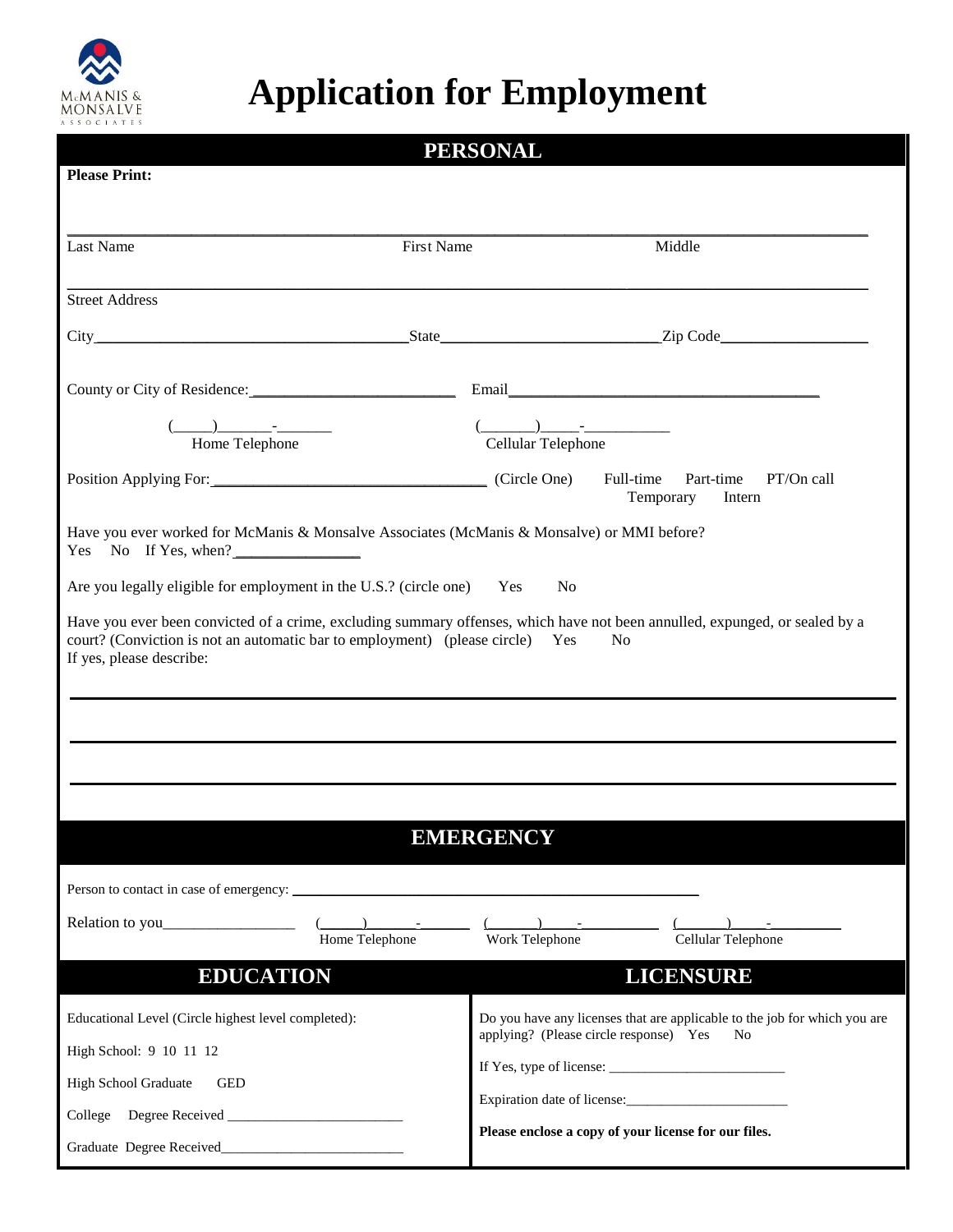

## **Application for Employment**

| PRIOR EMPLOYMENT<br>Are you currently under a non-compete and/or non-disclosure agreement with a previous employer?<br>Yes<br>N <sub>o</sub> |                                  |                                                  |  |
|----------------------------------------------------------------------------------------------------------------------------------------------|----------------------------------|--------------------------------------------------|--|
|                                                                                                                                              |                                  |                                                  |  |
|                                                                                                                                              |                                  |                                                  |  |
| <b>Contact Name:</b>                                                                                                                         |                                  | May we contact this person: $\Box$ Yes $\Box$ No |  |
| <b>Phone Number:</b>                                                                                                                         |                                  |                                                  |  |
| <b>Name/Address/ (Previous Employer)</b>                                                                                                     | <b>Position and Final Salary</b> | Dates of Employment and Reason for Leaving       |  |
|                                                                                                                                              |                                  |                                                  |  |
|                                                                                                                                              |                                  |                                                  |  |
|                                                                                                                                              |                                  |                                                  |  |
| <b>Contact Name:</b>                                                                                                                         |                                  | May we contact this person: $\Box$ Yes $\Box$ No |  |
| <b>Phone Number:</b>                                                                                                                         |                                  |                                                  |  |
| Name/Address/ (Previous Employer)                                                                                                            | <b>Position and Final Salary</b> | Dates of Employment and Reason for Leaving       |  |
|                                                                                                                                              |                                  |                                                  |  |
|                                                                                                                                              |                                  |                                                  |  |
|                                                                                                                                              |                                  |                                                  |  |
| <b>Contact Name:</b>                                                                                                                         |                                  | May we contact this person: $\Box$ Yes $\Box$ No |  |
| <b>Phone Number:</b>                                                                                                                         |                                  |                                                  |  |

## **APPLICANT'S AGREEMENT AND CERTIFICATION – PLEASE READ CAREFULLY BEFORE SIGNING**

I hereby certify that all of the information provided by me in this application (or any other accompanying or required documents) is correct, accurate and complete to the best of my knowledge. I understand that the falsification, misrepresentation or omission of any facts in said documents will be cause for denial of employment or immediate termination of employment regardless of the timing or circumstances of discovery.

I understand that submission of an application does not guarantee employment. I further understand that, should an offer of employment be extended by McManis & Monsalve that such employment with McManis & Monsalve is at will, for no specified duration and may be terminated by either McManis & Monsalve or myself at any time, with or without cause or notice. I understand that none of the documents, policies, procedures, actions, statements of McManis & Monsalve or its representatives used during the employment process is deemed a contract of employment real or implied. I understand that no representative of McManis & Monsalve except the President and COO has the authority to enter into any agreement guaranteeing any conditions of employment or any agreement contrary to the foregoing statements and that any such agreements must be made in writing and signed by the President or COO of McManis & Monsalve.